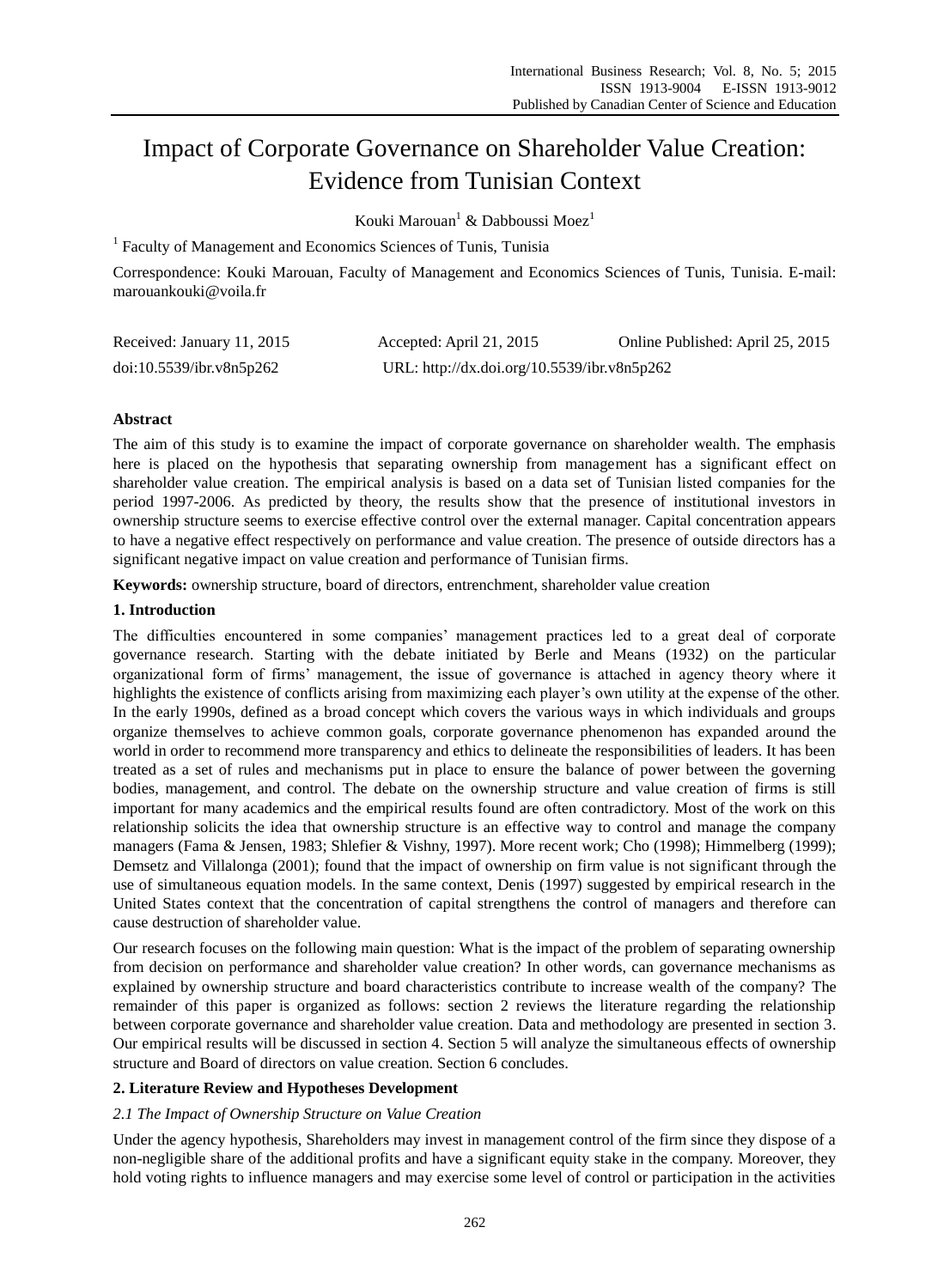of the firm. Thus, according to Schleifer and Vishny (1989), Hill and Snell (1989; 1997) and Denis et al. (1997), the more concentrated the capital is, the more reinforced control is, where the limitation lies in managers taking unprofitable strategies.

The results of the empirical studies conducted in the last two decades on capital concentration show the positive influence of the presence of controlling shareholders on firm performance (Schleifer & Vishny, 1986; Bethel & Liebeskind, 1993; Agrawal & Knoeber, 1996; La Porta & Vishny, 1997; Kaserer & Moldenhauer, 2005; Boubakri et al., 2005). According to Demsetz (1983), Demsetz and Lehn (1985) , Demsetz and Villalonga (2001), maximizing firm value is not conditioned by capital concentration, but by its environment and its market characteristics. This has been confirmed by studies of Mtanios and Paquerot (1999) who also found no significant relationship between capital concentration and firm performance.

## *H1: Capital concentration is a positive element to the exercise of effective control by shareholders and therefore has a positive effect on performance and value creation.*

Ownership structure is also based on the existence of institutional investors who hold the highest fraction quoted on financial markets namely insurance companies, "Deposits and Consignments Funds", banks securities, collective Organizations Investment in Transferable Securities, pension Funds. Therefore, the assumptions of conflicts of interest and alignment strategies suggest a negative relationship between institutional ownership and corporate value. Bathala et al. (1994) and Seetharaman et al. (2001) suggest that institutional investors have an important impact on management as well as on solving agency problem. Pound (1988), McConnell and Servaes (1990) put forward the idea that institutional ownership serves as a signal for the value of the company. Therefore, the more institutional ownership is, the greater business performance is.

#### *H2: The higher the percentage of participation of institutional investors in the capital is, the higher the value of the company increases.*

Furthermore, the increase in managerial ownership should also lead to a positive signal on firm value because the higher the capital share held by managers is, the lower the conflict of interests between shareholders and managers. However, several studies found empirical evidence that shows that, when managers' participation is higher, it is negatively correlated with firm value. According to Morck et al. (1988), Jensen and Ruback (1983), there is a nonlinear relationship between CEO participation and firm value and suggest that the higher managerial ownership is, the lower firm value is.

# *H3: The higher the percentage of* managerial ownership *is, the higher the value of the company increases*

#### *2.2 The Impact of Board of Directors Characteristics on Value Creation*

According to Faleye O. (2004), a board is simply a group of individuals working together to accomplish a common goal. Hence, its success depends on the dynamics and interaction of this group. Board size is a very important feature that it may have an impact on this process. By combining board size with measures of firm performance, Yermack (1996) showed that there is a significant negative relationship between board size and firm value as measured by Tobin's Q.

#### *H4: Board size of has a positive impact on firm performance but negative on value creation.*

Duality indicates the power structure in the board when the manager occupies at the same time Chairman of the Board of Directors. Fama and Jensen (1983) and Jarrell, Brickley and Netter (1988), suggested that duality is negatively related to firm performance and value creation. Uma and Marsinko (1997) have shown that duality reduces independence of the board and results in costs due to conflicts between the board and the manager. However, Boyd (1994) showed that duality actually translates into a loss of firm performance. *Christine*  Panasian (2004) suggests that duality is not a significant factor in explaining firm performance.

#### *H5: The duality has a negative impact on business performance.*

An outside director must not have significant contractual relationship with the company. They are supposed to play a greater role in controlling managers since they are neither a shareholder nor former official in the company. According to Fama (1980), an outside director is considered a professional arbitrator whose main task is to stimulate and control competition among senior executives of the company. Thus, they are more efficient than internal directors in monitoring and disciplining managers (Rosenstein & Wyatt, 1990; Byrd & Hickman, 1992). Indeed, Godard and Schatt (2004) put forward the idea that outside directors have an important role in the sustainability of the effectiveness of board performance. In the same vein, Mehran (1995) finds a positive relationship between firm performance and the proportion of outside directors.

*H6: The presence of outside directors has a positive effect on firm value creation.*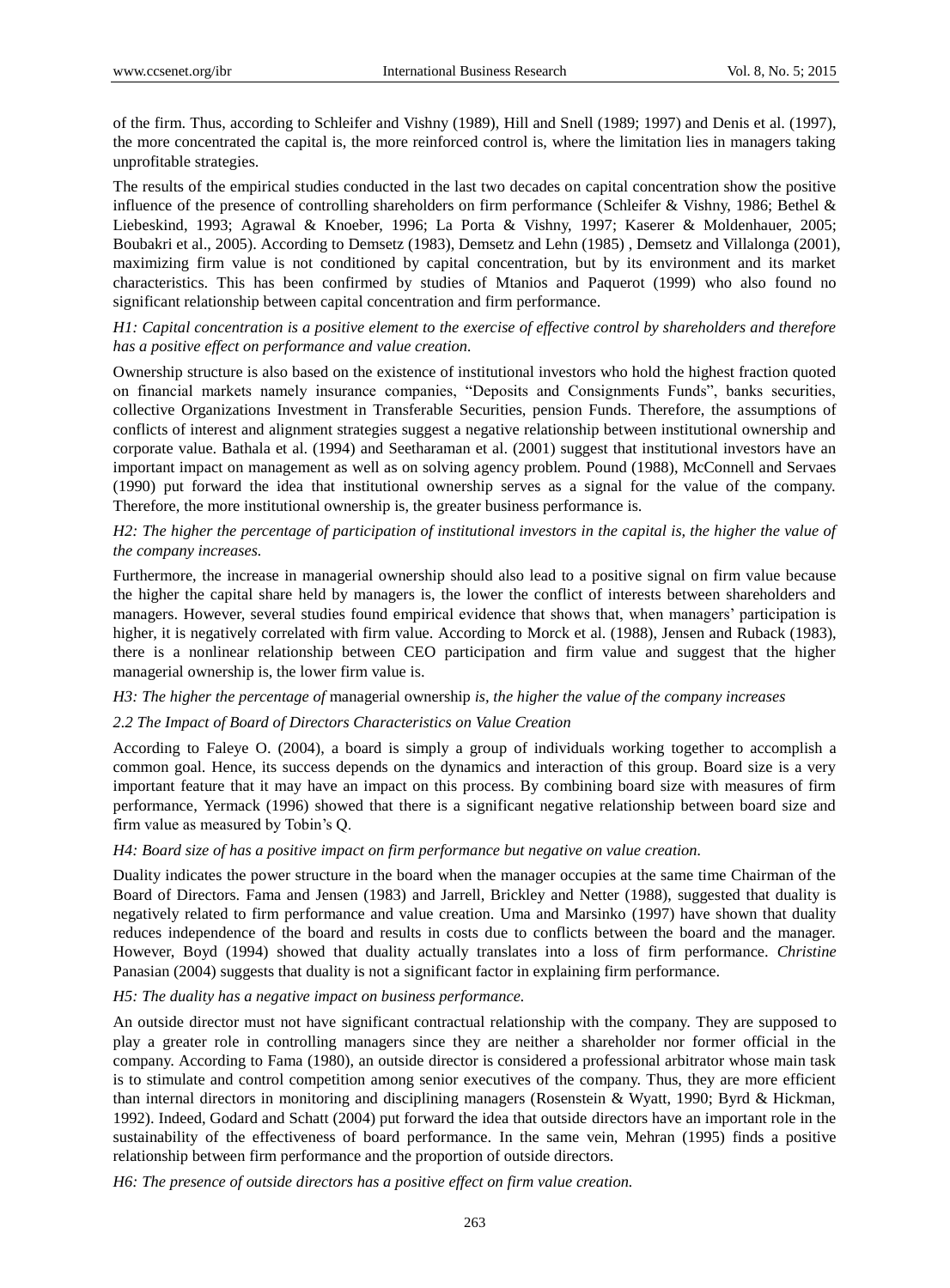#### **3. Data and Methodology**

#### *3.1 Sample Selection*

The sample consists of 30 companies listed on the Tunisian Stock Exchange Tunis (TSE) in the period 1997-2006. We choose 1997 because it marks the continuation of the process of consolidation and regulation of the Tunisian financial market. This process began in 1994 through rigorous regulatory, legal and innovative texts inspired by the regulation of Paris Stock Exchange. Moreover, in 1997 Tunisia adopted the new accounting system that seemed more dynamic and adapted to the new ambitions of the Tunisian economy.

# *3.2 Variables Definition*

# 3.2.1 Dependent Variable

To capture aspects of shareholder value creation we use proxy variables like Tobin's Q, market and economic value added. These standards indicators as supposed to measure firm performance on its economic and financial assets.

- **- Tobin's Q** is the ratio calculated by dividing the market value of the company by its replacement value. The numerator is the sum of market value of equity and book value of liabilities, while the denominator is the book value equity and liabilities.
- **Ratio of market value added** (RMVA) is obtained by the following formula: RMVA =  $MVA = WAA/TA$  = (VM VC)/TA, Where VM, VC, and TA are respectively market value of the firm including the firm's equity and debt, the book value of invested capital in the firm, and total assets.
- **- Ratio of economic added value (REVA)** is calculated by dividend EVA on total assets. Where EVA= NOPAT-WACC\*CI. NOPAT is net operating profit after taxes, WACC is weighted average cost of capital and CI is the amount of capital invested.

# 3.2.2 Independent Variables

The exogenous variables are indicators of ownership structure (internal control mechanism);

- **- Capital concentration (SHIFT)**: Measured by the percentage of capital held by the top 3 shareholders.
- **- Companies' capital participation (INST)**: Measures the percentage of capital held by firms measured by the ratio: Number of shares held by institutional investors / total number of shares.
- **- CEO's capital participation (DIR)**: Is a dummy variable that takes the value 1 if there is participation and 0 otherwise.
- **- Board size (TCON)**: Total number of directors within the company.
- **- Management duality (DUAL)**: 1 if the CEO and Chairman of the Board positions meet in one person, 0 otherwise.
- **- Participation of outside directors (AEXT)** measured by the number of outside directors divided by board size.

#### *3.3 Regression Specification and Estimation Methodology*

To estimate the impact of ownership structure (Model 1) and Board characteristics (Model 2) on the shareholders value creation we use the general specifications as follows:

ations as follows:  
\n
$$
SVC_{it} = \lambda_0 + \lambda_1 OWS_{it} + \lambda_2 CV_{it} + \varepsilon_{it}
$$
\n(1)

$$
SVC_{it} = \lambda_0 + \lambda_1 OWS_{it} + \lambda_2 CV_{it} + \varepsilon_{it}
$$
  
\n
$$
SVC_{it} = \mu_0 + \mu_1 BOARD_{it} + \mu_2 CV_{it} + \nu_{it}
$$
\n(1)

Where:

- **-** SVC is shareholders value creation as measured by dependant variables: Tobin's Q, RMVA and REVA.
- **-** OWS is ownership structure variable as measured by basic independents variables: ownership concentration (MAJ), Institutional investor participation (INST) and managerial ownership (DIR).
- **-** Board characteristics as measured by Board size (TCON), Management duality(Dual), and participation of outside directors (AEXT).
- **-** CV control variables as measured by: size of the firm (**Size** measured by Log (total assets)), leverage (**Debt** measured by ratio of long term debt to book value of equity), free cash flows (**FCF** measured according to Jensen (1986)), solvability (**SOL** measured by total equity to total assets), age of the firm (**AGE**) and liquidity (**LIQ** measured by liquidity to short term debt).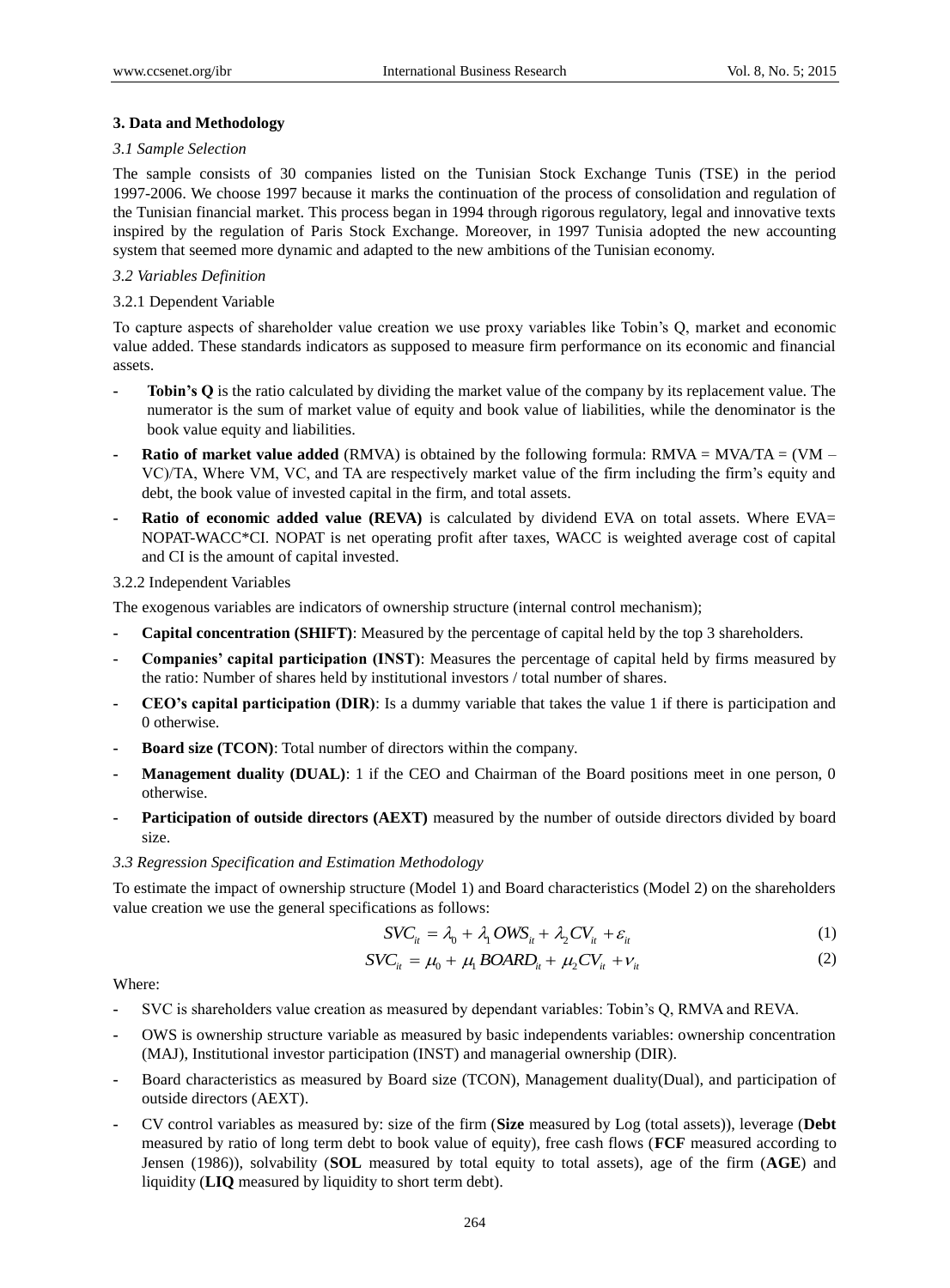#### **4. Estimated Results and Discussion**

#### *4.1 Study of the Impact of Ownership Structure on Value Creation*

Estimates of the previous models using a pooled least squares (the analysis of our panel shows that there is a global homogeneity) are significant. This has encouraged us to use the common effect method (Pooled Least Squares). The used regressions coefficients reflect the structure of our data and are summarized in the tables below:

| Table1. Impact of ownership structure on shareholders' value creation (model 1) |  |
|---------------------------------------------------------------------------------|--|
|---------------------------------------------------------------------------------|--|

| Model 1: $SVC_{it} = \lambda_0 + \lambda_1 OWS_{it} + \lambda_2 CV_{it} + \varepsilon_{it}$ |                         |                    |                    |  |  |
|---------------------------------------------------------------------------------------------|-------------------------|--------------------|--------------------|--|--|
|                                                                                             | Regression 1: Tobin's Q | Regression 2: RMVA | Regression 3: REVA |  |  |
| $\mathcal{C}$                                                                               | 18.19421***             | 5.860156***        | $0.082809*$        |  |  |
| MAJ                                                                                         | $-1.908898**$           | $-0.321363$        | 0.014556           |  |  |
| <b>INST</b>                                                                                 | 1.640993**              | 1.104959***        | 0.005077           |  |  |
| <b>DIR</b>                                                                                  | $-0.590564$             | 0.183994           | $3.99E - 0.5$      |  |  |
| Size                                                                                        | $-1.932090***$          | $-0.725771***$     | $-0.010929*$       |  |  |
| <b>DEBT</b>                                                                                 | 1.400009*               | $-0.118876$        | $-0.034413**$      |  |  |
| FCF                                                                                         | 17.65862***             | 7.050976***        | $0.460205***$      |  |  |
| SOL                                                                                         | $-5.714065***$          | $-1.929422***$     | $-0.037801**$      |  |  |
| AGE                                                                                         | $0.021406***$           | $0.014023***$      | 0.000147           |  |  |
| LIQ.                                                                                        | 0.001231                | $-0.000225$        | 8.34E-05           |  |  |
| Adjusted $\mathbb{R}^2$                                                                     | 0.306779                | 0.268790           | 0.409010           |  |  |

measured by MAJ, INST, DIR. CV is control variables as measured by SIZE, DEBT, FCF, SOL, AGE, LIQ.

*Note.* \*, \*\*, \*\*\* respectively significant 10%, 5%, 1% thresholds.

The Table 1 shows that capital concentration variable (MAJ) does not have the same effect in the three regressions. We note that capital concentration is significant and has a negative impact in regressions 1 and 2 which rejects our hypothesis H1 and corroborates, on the one hand, the work of Kirchmaier and Grant (2005), Thomsen, Pedersen and Kvist (2006) who argue that the impact of capital concentration on performance is negative. On the other hand, it confirms the results of the neutrality thesis as developed by Demsetz (1983), Demsetz and Lehn (1985) and Demsetz and Villalonga (2001). Thus, capital concentration represents in fact only one aspect of ownership structure, and seems insufficient to determine the impact of ownership structure on shareholders' value creation.

Moreover, the estimation results show that the variable Institutional investor participation (INST) has a positive and significant effect in regressions 1 and 2. This corroborates our hypothesis H2 and confirms the study by Omri (2002) in Tunisia context, where he showed that institutional investors holding large shares of capital are involved in the control and management of companies. Moreover, these institutional investors influence the modes of business organization through their skills in multiple areas, which consequently improves firm's value creation.

We also note that CEO capital participation (DIR) is insignificant in the three regressions discussed above, and where it has a negative effect on Tobin's Q, which rejects our hypothesis H3 and confirms the study by Morck, Shleifer, and Vishny (1988), Jensen and Ruback (1983), which suggest that manager participation negatively correlates with firm value creation.

Regarding the impact of firm size on performance (SIZE), the relationship is significantly negative on Tobin's Q, which is infirmed by the results of De Miguela et al. (2002). Some authors consider that larger companies often get superior performance, economies of scale, economies of scope, market power, learning effect and experience and they have the means and capabilities to invest in the most efficient and sophisticated systems of governance which is not confirmed Omri (2002) where "performance is not influenced by company size".

Apart from the constant variable (C) which has the largest contribution with a high and significant coefficient of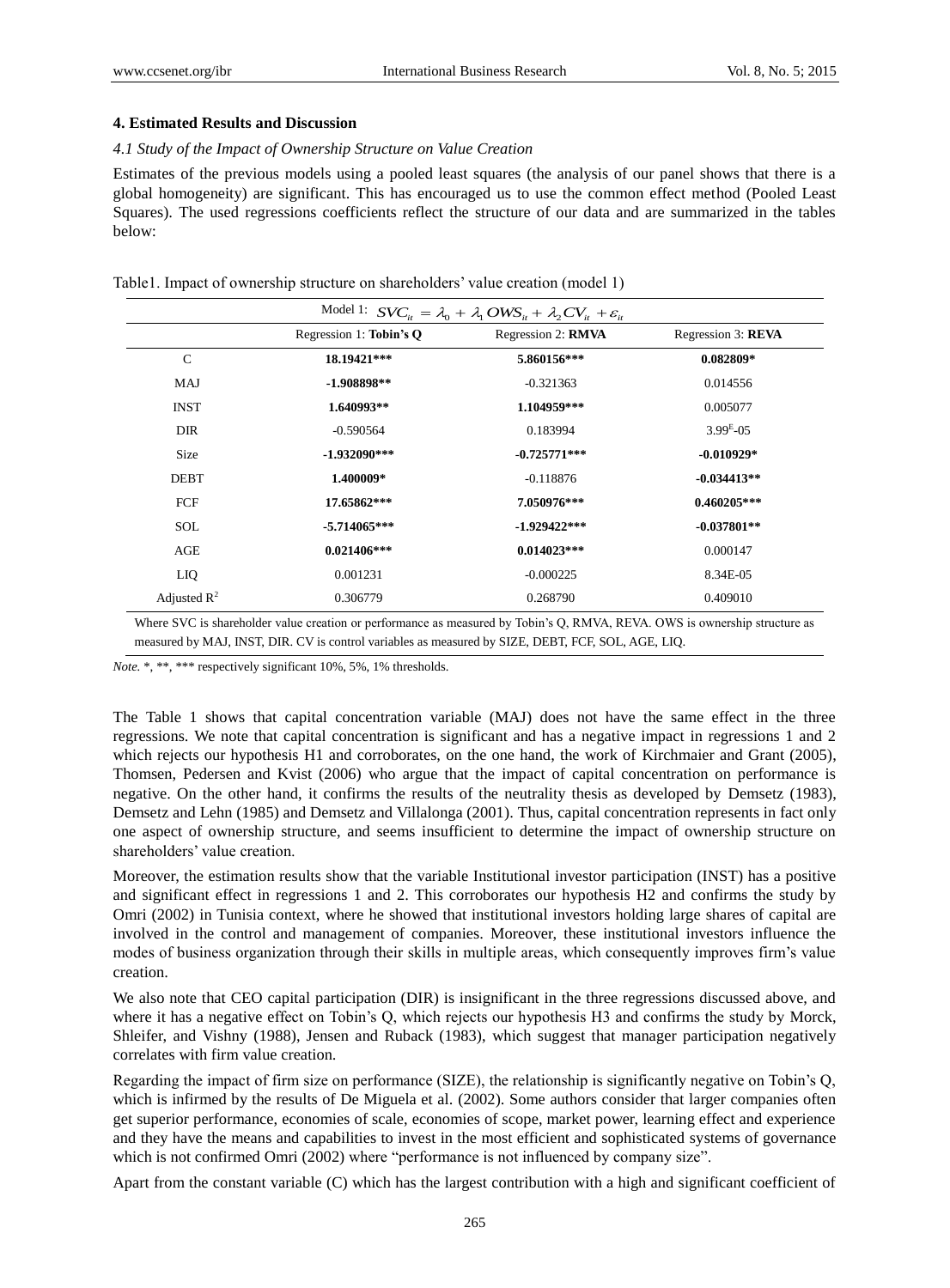18.194, the variable (FCF) shows its explanatory power of creating value where it is significant for firm performance models (Tobin's Q) with a positive effect, as well as value creation. For the variable solvability (SOL), it is significant for performance and value creation with a negative effect, while the variable (AGE) is significant and has a positive effect on RMVA value creation ratio. Moreover, value creation (as measured by REVA) is negatively and significantly associated to debt (DEBT), i.e., the less leveraged firms are the less eligible they are to create value in contrast to performance (measured simultaneously by Tobin's Q). This is explained by the fact that Tunisian firms consider debt as a means of financing in the event of insufficient liquidity and thus it is used as a leverage effect which increases firm value. Debt is then considered as a signal of good financial situation of the firm Ross (1973).

#### *4.2 The Impact of Board of Directors Characteristics on Value Creation*

For board size variable (TCON), empirical results (Table 2) show a significant positive relationship with Tobin's Q which is consistent with our basic hypothesis (H4), and those of Adams and Mehran (2003) and Louizi (2006) stating that board size has a positive impact on performance. However, we also note its weak influence on value creation process. Note that dual management (DUAL) has a negative and statistically significant impact on value creation confirming the findings of Panasian (2004) and Boyd (1994), who found that this form of ownership creates negative effects on the value creation process. The percentage of outside directors (AEXT) have negative relationships that are significant with performance as measured by Tobin's Q, as well as value creation as measured by REVA ratio (model 3), which does not support our hypothesis (H6).

For the control variables and their influence on value creation, we note that firm size (SIZE) has a negative and significant sign, which is not confirmed by the results found Boyd and Runkle (1993); Pinteris (2002), Adams and Mehran (2003), which support the idea that performance is positively associated with firm size. Regarding the debt ratio (DEBT), it has a negative and statistically significant impact on REVA ratio, and a positive and significant impact on Tobin's Q, which is consistent with research by Jensen (1993) and Harry et al. (2002), who suggest the existence of a positive relationship between financial structure and performance of listed firms. For the variable solvability (SOL), it is significant for performance and value creation with a negative effect. The variable (AGE) is significant and has a positive effect on value creation variables namely RMVA and REVA, and has a positive and significant effect on performance variables with stock return and Tobin's Q. Moreover, the variable (FCF) has the largest contribution with a high and significant coefficient (18.373) which shows its explanatory power of performance. It is also significant for the variable value creation (RMVA and REVA) with a positive effect.

| Model 2: $SVC_{it} = \mu_0 + \mu_1 BOARD_{it} + \mu_2 CV_{it} + v_{it}$ |                         |                    |                    |  |
|-------------------------------------------------------------------------|-------------------------|--------------------|--------------------|--|
|                                                                         | Regression 1: Tobin's Q | Regression 2: RMVA | Regression 3: REVA |  |
| $\mathcal{C}$                                                           | 14.93553***             | 5.581269***        | $0.123367***$      |  |
| <b>TCON</b>                                                             | $0.183420**$            | 0.058050           | $-0.000171$        |  |
| <b>AEXT</b>                                                             | $-1.843856***$          | $-0.064264$        | $-0.022262**$      |  |
| <b>DUAL</b>                                                             | $-0.264644$             | $-0.363178***$     | $-0.020921***$     |  |
| Size                                                                    | $-1.781912***$          | $-0.722701***$     | $-0.011641**$      |  |
| <b>DEBT</b>                                                             | $1.671721**$            | $-0.178310$        | $-0.032432**$      |  |
| FCF                                                                     | 18.37391***             | 6.732639***        | $0.461433***$      |  |
| <b>SOL</b>                                                              | $-4.554866***$          | $-1.583879***$     | $-0.033435**$      |  |
| AGE                                                                     | $0.024222***$           | $0.015663***$      | $0.000177*$        |  |
| LIQ.                                                                    | 0.004254                | 0.000566           | 3.49E-05           |  |
| Adjusted $R^2$                                                          | 0.322648                | 0.270966           | 0.472856           |  |

Where SVC is shareholder value creation or performance as measured by Tobin's Q, RMVA, REVA. BOARD is board characteristics as measured by TCON, AEXT, DUAL. CV is control variables as measured by SIZE, DEBT, FCF, SOL, AGE, LIQ.

*Note.* \*, \*\*, \*\*\* respectively significant 10%, 5%, 1% thresholds.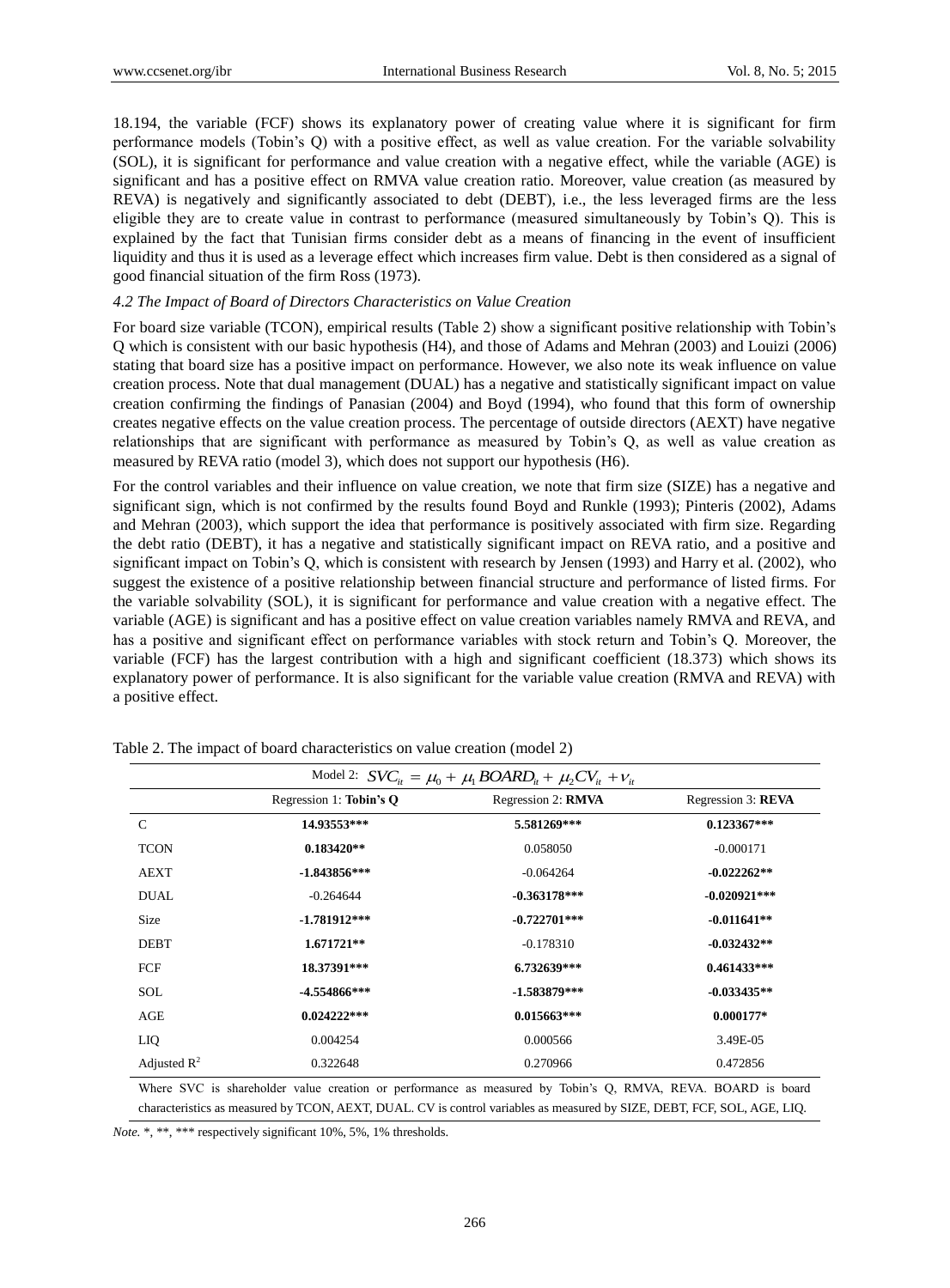#### **5. Simultaneous Effects of Ownership Structure and Board of Directors on Value Creation**

The aim of this section is to understand the simultaneous effect of all variables on value creation. In particular, we propose to estimate the following regression: *SVC<sub>it</sub>* =  $\alpha_0 + \alpha_1 OWS_{it} + \alpha_2 BOARD_{it} + \alpha_3 CV_{it} + \theta_{it}$ 

$$
SVC_{ii} = \alpha_0 + \alpha_1 OWS_{ii} + \alpha_2 BOARD_{ii} + \alpha_3 CV_{ii} + \theta_i
$$
\n(3)

The Test Results (Table 3) are sometimes different from those obtained with the previous analysis (Table 1 and Table 2). Denis et al. (1997), Agrawal and Knoeber (1996) suggest that capital concentration guarantees effective shareholders control over management. In our research, capital concentration is significantly associated negatively with firm performance and value creation. This result confirms the importance of the informal relationships between executives and major shareholders. We can therefore assume that managers can invest in riskier activities because of the comforting and support of their major shareholders. This strategy may also allow managers to strengthen shareholders dependence on them (Stiglitz & Edlin, 1992). We also note a positive influence of the percentage of capital held by institutional shareholders. Institutional shareholders cannot force managers to perform given their informal relationship with and dependence on their human capital.

Table 3. Simultaneous effects of ownership structure and board of directors

# $\alpha$  of ownership structure and board of directors<br>
Model 3:  $SVC_{ii} = \alpha_0 + \alpha_1 OWS_{ii} + \alpha_2 BOARD_{ii} + \alpha_3 CV_{ii} + \theta_{ii}$

|                         | Regression 1: Tobin's Q | Regression 2: RMVA | Regression 3: REVA |
|-------------------------|-------------------------|--------------------|--------------------|
|                         |                         |                    |                    |
| $\mathcal{C}$           | 21.38837***             | 7.745775***        | $0.139410***$      |
| <b>TCON</b>             | $0.240454***$           | $0.097990***$      | 0.000142           |
| <b>AEXT</b>             | $-2.332392***$          | $-0.423114$        | $-0.024202**$      |
| <b>MAJ</b>              | $-2.558506***$          | $-0.680803*$       | $-0.005891$        |
| <b>INST</b>             | 2.741465***             | 1.441921***        | 0.010805           |
| <b>DIR</b>              | $-0.289382$             | 0.186821           | $-0.000460$        |
| <b>DUA</b>              | $-0.457471$             | $-0.351578**$      | $-0.021100***$     |
| <b>SIZE</b>             | $-2.449313***$          | $-1.003380***$     | $-0.013614**$      |
| <b>DEBT</b>             | 1.409319                | $-0.212065$        | $-0.033660**$      |
| FCF                     | 17.99396***             | 6.829080***        | $0.461778***$      |
| <b>SOL</b>              | $-6.057518***$          | $-2.280805***$     | $-0.038754**$      |
| AGE                     | $0.024315***$           | $0.016149***$      | $0.000178*$        |
| LIQ.                    | $-0.002492$             | $-0.002093$        | 1.37E-05           |
| <b>TCA</b>              | $0.590126***$           | $0.266562**$       | $-0.000992$        |
| Adjusted $\mathbb{R}^2$ | 0.398929                | 0.338318           | 0.467584           |

Where SVC is shareholder value creation or performance as measured by Tobin's Q, RMVA, REVA. BOARD is board characteristics as measured by TCON, AEXT, DUAL. OWS is ownership structure as measured by MAJ, INST, DIR. CV is control variables as measured by SIZE, DEBT, FCF, SOL, AGE, LIQ.

#### **6. Conclusion**

The theme of corporate governance remains a real hot topic; and this is because firm performance inevitably depends on governance system. Our goal in this research was to study the impact of the problem of separating decision from ownership on performance and shareholder value creation. In other words we tried to examine how governance mechanisms and rooting can contribute to increasing firm wealth. We noticed that academic work and previous research often resulted in contradictory results about the effectiveness of some governance mechanisms and their impact on performance and value creation. This discrepancy led us to empirically study the interrelationships between governance mechanisms and their impacts on value creation and performance. By using a panel of listed Tunisian companies the empirical study was conducted in two phases:

In the first phase, the impact of ownership structure on performance and value creation for shareholders shows a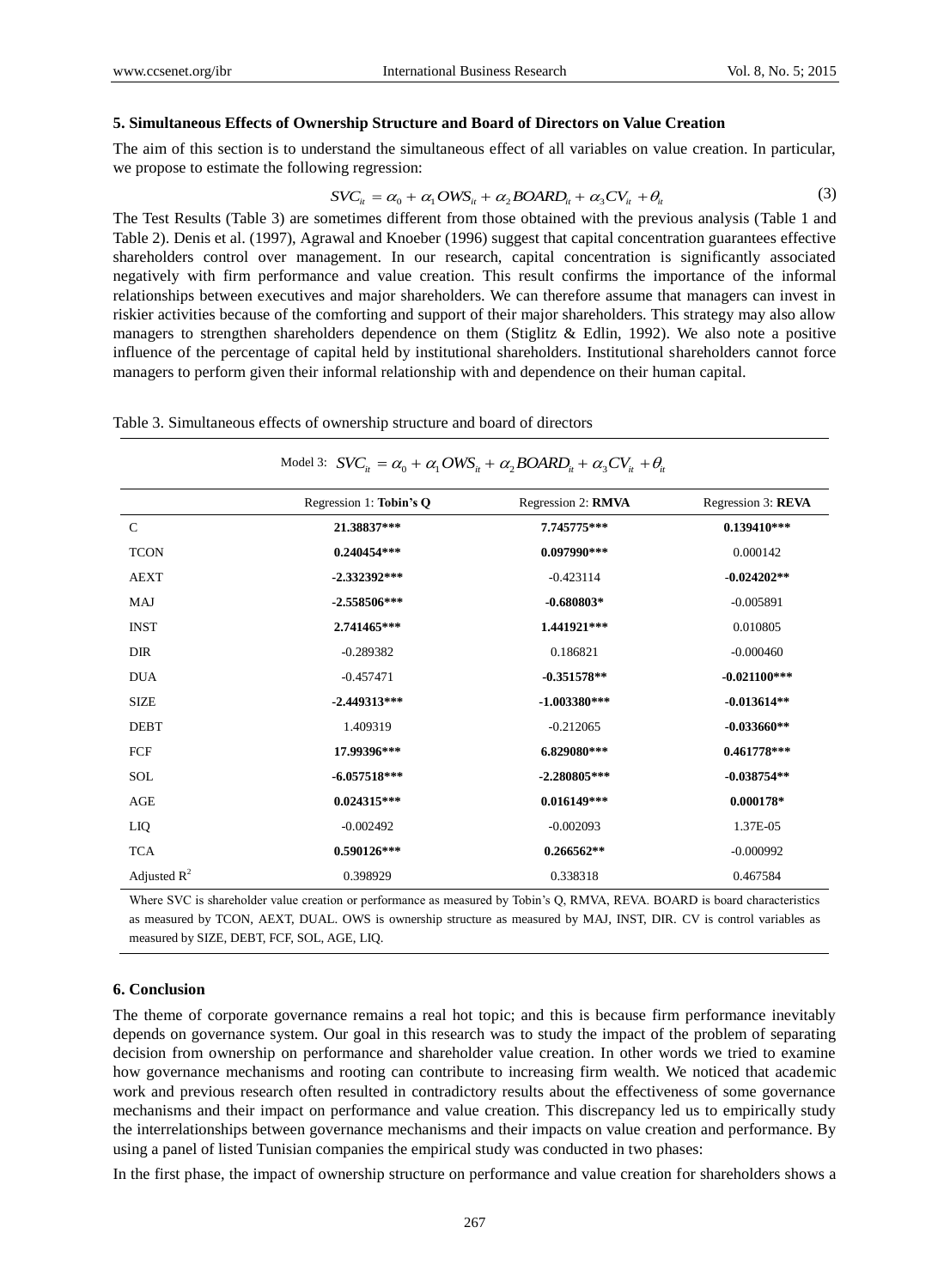significant relationship between managerial ownership and corporate performance: (i) The presence of institutional investors in ownership structure seems to exercise effective control over the external manager. Indeed, we find that this group of investors is involved in value creation and performance. This finding may be explained by the development of a collusion effect between minority shareholders and investors to favor social interests over personal interests. (ii) Capital concentration appears to have a negative effect respectively on performance and value creation. These results are consistent with the work of Kirchmaier and Grant (2005), Thomsen, Pedersen and Kvist (2006) who claimed that the impact of ownership concentration on performance is negative. We therefore concluded that the absence of a relationship between ownership concentration and performance, corroborates the neutrality thesis developed by Demsetz (1983), Demsetz and Lehn (1985) and Demsetz and Villalonga (2001).

Moreover the empirical tests in the second phase on the impact of the Board lead us to the following results (i) The presence of outside directors has a significant negative impact on value creation and performance of Tunisian listed companies. (ii) Board size has a positive impact on Tobin's Q. This relationship can be explained by the benefit of the company while other measures show insignificant effect on relationships. This can be explained by the fact that in the presence of a large number of people, there will be conflicts within the board and thus a problem of coordination and loss of time which will lead to a loss of value. (iii) Dual management has a negative and statistically significant impact on value creation, confirming the findings of Panasian Christine (2004) and Boyd (1994), who showed that this form of ownership has rather negative effects on the value creation process. The role of the Board of Directors through its function of revocation and appointment of the manager, and its contribution in the formulation of strategies, is crucial in resolving problems between the two parties especially if the number of outside directors is important and its size is reduced.

The results can be used to reconcile the findings in prior studies and a starting point for further research in which we will introduce other governance variables that explain the opportunistic behavior of the manager. Finally, we note that this study could have been richer if we had more data to that could have better explained the empirical results.

#### **References**

- Adams, R., & Mehran, H. (2003a). Board structure, banking firm performance and the bank holding company organizational form. *Federal Reserve Bank of Chicago Proceedings*, May, 408-422.
- Adams, R., & Mehran, H. (2003b). Is corporate governance different for bank holding companies? *Economic Policy Review, 9*(1), 123-142. Federal Reserve Bank of New York. http://dx.doi.org/10.2139/ssrn.387561
- Agrawal, A., & Knoeber, C. (1996). Firm performance and mechanisms to control agency problems between managers and shareholders. *Journal of Financial and Quantitative Analysis, 25*, 377-397. http://www.jstor.org/stable/2331397
- Bathala, C. T., Moon, K. P., & Rao, R. P. (1994). Managerial ownership, debt policy, and the impact of institutional holdings: An agency perspective. *Financial Management, 23*, 38-50. http://dx.doi.org/10.2307/3665620
- Berle, & Means. (1932). *The modern corporation and private property*. Mc Milan.
- Bethel, & Liebeskind. (1993). The effects of ownership on corporate restructuring. *Strategic Management Journal, 14*(summer), 15-31. http://dx.doi.org/10.1002/smj.4250140904
- Boubakri, N., Cosset, J. C., & Guedhami, O. (2005). Post privatization corporate governance: The role of ownership structure and investor protection. *Journal of Financial Economics, 76*, 369-399. http://dx.doi.org/10.1016/j.jfineco.2004.05.003
- Boyd, B. (1994). Board control and CEO compensation. *Strategic Management Journal, 15*, 335-344. http://dx.doi.org/10.1002/smj.4250150502
- Byrd, J., & Hickman, K. (1992). Do outside directors monitor managers? Evidence from tender offer bids. *Journal of Financial Economics, 32*, 195-222. http://dx.doi.org/10.1016/0304-405X(92)90018-S
- De Miguel A., Pindado, J., & De La Torre, C. (2002). *Ownership structure and firm value: New evidence from Spain*. Département de l'administration et de l'économie de l'entreprise, Salamanque, Espagne.
- Demsetz, H. (1983). The structure of ownership and control. *Journal of Law and Economics, 26*(2), 375-390. http://dx.doi.org/10.1086/467041
- Demsetz, H., & Lehn, K. (1985). The structure of corporate ownership: Causes and consequences. *Journal of*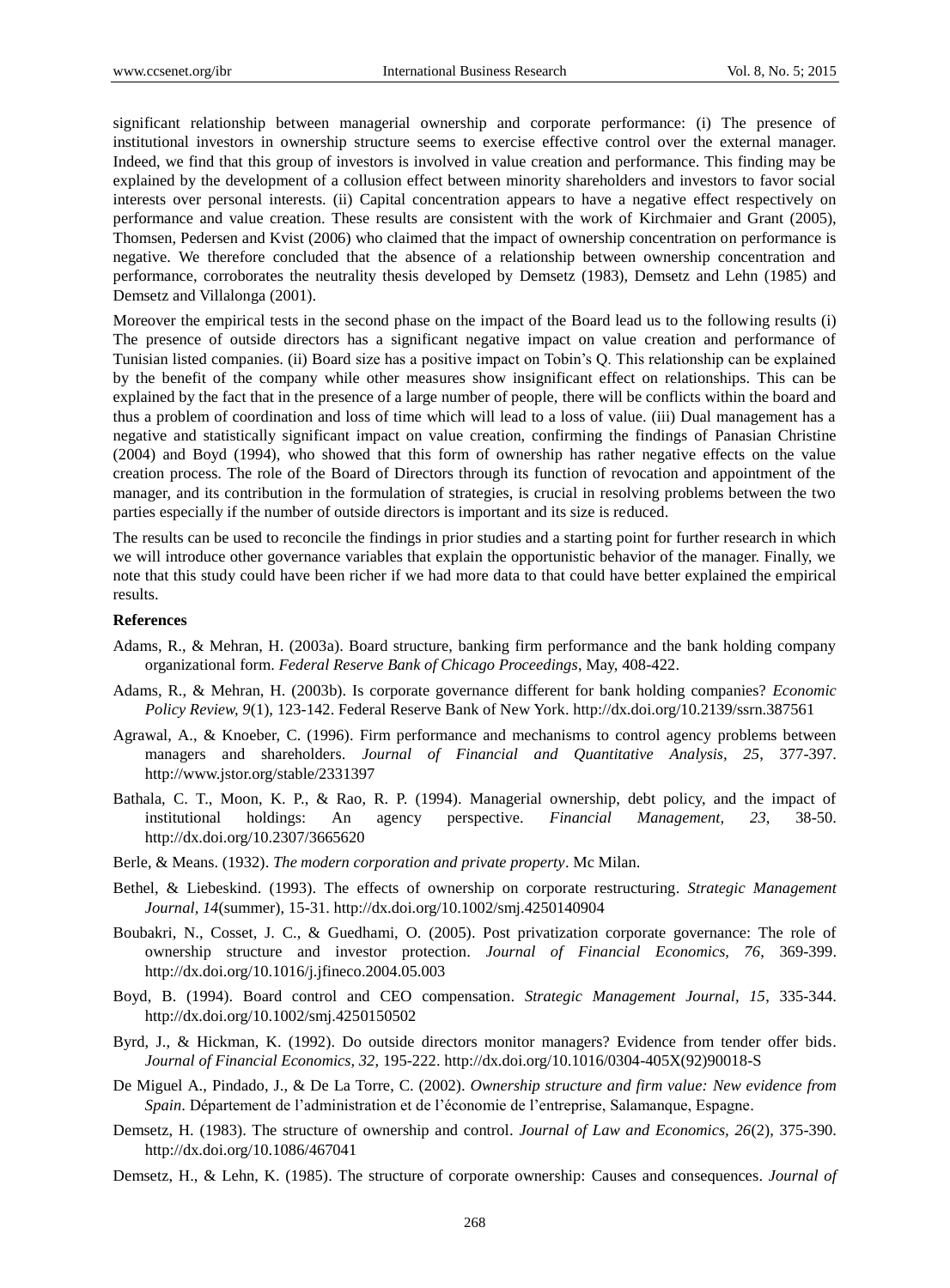*Political Economy*, 93. http://dx.doi.org/10.1086/261354

- Demsetz, H., & Vilallonga, B. (2001). Ownership structure and corporate performance. *Journal of Corporate Finance, 7*(3), 209-233. http://dx.doi.org/10.1016/S0929-1199(01)00020-7
- Denis, D. J., Denis, D. K., & Sarin, A. (1997a). Agency problems, equity ownership and corporate diversification. *Journal of Finance, 52*, 135-160. http://dx.doi.org/10.1111/j.1540-6261.1997.tb03811.x
- Denis, D. J., Denis, D. K., & Sarin, A. (1997b). Ownership structure and top executive turnover. *Journal of Financial Economics, 45*, 193-221. http://dx.doi.org/10.1016/S0304-405X(97)00016-0
- Denis, G. J. et al. (1997). Agency problems, equity ownership and corporate diversification. *Journal of Finance, 52*, 135-160
- Faleye, O. (2004). *Are large boards poor monitors? Evidence from CEO turnover*. Working Paper, Northeastern University.
- Fama, E., & Jensen, M. C. (1983). Separation of ownership and control. *Journal of Law and Economics, 26*, 301-325. http://dx.doi.org/10.1086/467037
- Hill, C. W., & Snell, S. (1989). The effects of ownership structure and control on corporate productivity. *Academy of Management Journal, 32*, 25-46. http://dx.doi.org/10.2307/256418
- Jarrell, G. A., James, A. B., & Jeffrey, M. N. (1988). The market for corporate control: The empirical evidence since 1980. *Journal of Economic Perspectives, 2*, 49-68. http://dx.doi.org/10.1257/jep.2.1.49
- Jensen, & Ruback. (1983). The market for corporate control: The scientific evidence. *Journal of Financial Economics, 11*, 5-50. http://dx.doi.org/10.1016/0304-405X(83)90004-1
- Jensen, M. (1993). The modern industrial revolution, exit and the failure of internal control systems. *Journal of Finance*, 831-880. http://dx.doi.org/10.1111/j.1540-6261.1993.tb04022.x
- Kaserer, C., & Moldenhauer, B. (2005). *Insider ownership and corporate performance: Evidence from Germany*. CEFS Working Paper Series, N°1/2005.
- Kirchmaier, T., & Grant, J. (2005). Corporate ownership structure and performance in Europe. *European Management Review*, (2), 231-245. http://dx.doi.org/10.1057/palgrave.emr.1500043
- La Porta, R., & Vishny, R. W. (1997). Legal determinants of external finance. *Journal of Finance, 52*, 1131-1150. http://dx.doi.org/10.1111/j.1540-6261.1997.tb02727.x
- Louizi, G. (2006). *Impact du conseil d'administration sur la performance des banques tunisiennes*. XVème conférence internationale de management stratégique Annecy/Genève 13-16 juin.
- Mc Connell, & Servaes. (1990). Additional evidence on equity ownership and corporate value. *Journal of Financial Economic, 27,* 595-612. http://dx.doi.org/10.1016/0304-405X(90)90069-C
- Mehran, H. (1995). Executive compensation structure, ownership and firm performance. *Journal of Financial Economics, 38*, 163-184. http://dx.doi.org/10.1016/0304-405X(94)00809-F
- Morck, R., Shleifer, A., & Vishny, R. (1988). Management ownership and market valuation: An empirical analysis. *Journal of Financial Economics*, 293-315. http://dx.doi.org/10.1016/0304-405X(88)90048-7
- Mtanios, R., & Paquerot, M. (1999). Structure de propriétéet sous-performance des firmes: Une étude empirique sur le marché au comptant, le règlement mensuel et le second marché. *Finance Con trôle Stratégie*, (4), 157-179.
- Omri, A. (2003). Systèmes de gouvernance et performance des entreprises tunisiennes. *Revue Française de Gestion,* (142), 85-100. http://dx.doi.org/10.3166/rfg.142.85-102
- Panasiana, C. et al. (2004). *The effect of non-binding board recommendations: The case of the dey report and publicly listed Canadian firms*. Department of Finance, Texas Tech University.
- Pound, J. (1988). Proxy contests and the efficiency of shareholder oversight. *Journal of Finance Economics, 20*, 237-265. http://dx.doi.org/10.1016/0304-405X(88)90046-3
- Rosenstein & Wyatt. (1990). Outside director, board independence and shareholder wealth. *Journal of Financial Economics, 26*.
- Ross. (1973). The economic theory of agency: The principal problems. *American Economic Review.*